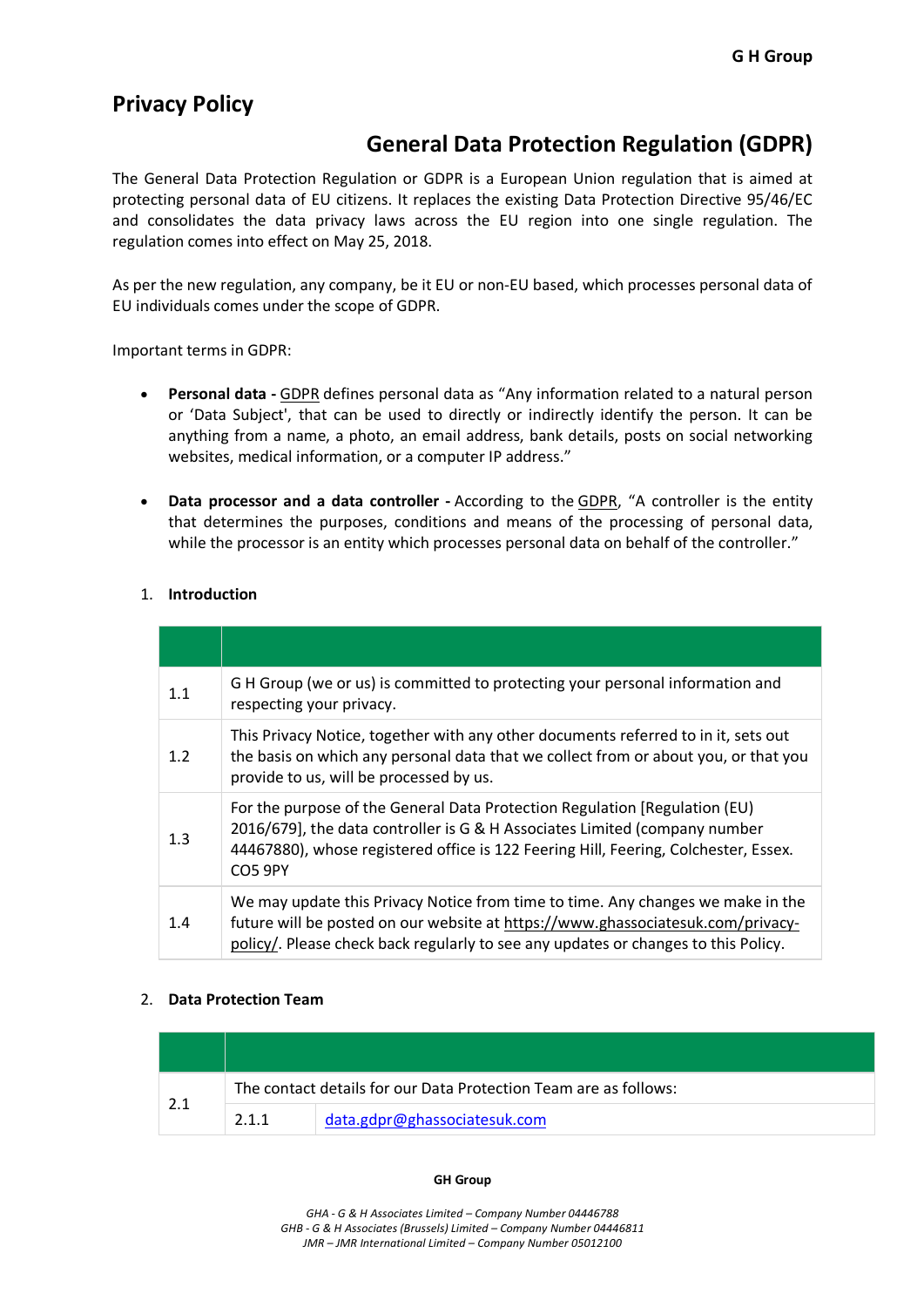|     | 2.1.2                                                                                                                                                                                                                                                                                                                                                                                                    | +44 (0)1283 208848                                                                             |  |  |  |  |
|-----|----------------------------------------------------------------------------------------------------------------------------------------------------------------------------------------------------------------------------------------------------------------------------------------------------------------------------------------------------------------------------------------------------------|------------------------------------------------------------------------------------------------|--|--|--|--|
|     | 2.1.3                                                                                                                                                                                                                                                                                                                                                                                                    | G & H Associates Limited, Suite 4 Enterprise Glade, Bath Yard, Moira,<br>Swadlincote. DE12 6BA |  |  |  |  |
| 2.2 | It is the responsibility of the Data Protection Team to keep our organisation and our staff<br>informed and advised about their obligations to comply with data protection laws, to<br>monitor compliance with those laws, to train staff and conduct internal audits, and to be<br>the first point of contact for supervisory authorities and for individuals whose personal<br>data we are processing. |                                                                                                |  |  |  |  |

# 3. **Particulars of processing**

| 3.1 | We process personal data within the G H Group this includes GHA, GHB & JMR visitors to<br>our website or events, and individuals and organisations with whom we work<br>collaboratively in a range of ways, and for a range of purposes.                                                                                              |                                                         |  |  |  |
|-----|---------------------------------------------------------------------------------------------------------------------------------------------------------------------------------------------------------------------------------------------------------------------------------------------------------------------------------------|---------------------------------------------------------|--|--|--|
| 3.2 | The categories of person about whom we process personal data are described in more<br>detail in the Particulars of Processing that are set out in the Schedules to this Privacy<br>Notice.                                                                                                                                            |                                                         |  |  |  |
| 3.3 | It may be the case that we have contact with you in more than one capacity, so please read<br>this notice and then look at all the relevant schedules that may apply to you if you wish to<br>know more about how we process your personal data, including the purposes and legal<br>basis.<br>The specific Schedules are as follows: |                                                         |  |  |  |
|     | 3.3.1.                                                                                                                                                                                                                                                                                                                                | G & H Associates Limited - GHA [Schedule 1];            |  |  |  |
|     | 3.3.2.                                                                                                                                                                                                                                                                                                                                | G & H Associates (Brussels) Limited - GHB [Schedule 2]; |  |  |  |
|     | 3.3.3.<br>JMR International Limited - JMR [Schedule 3];                                                                                                                                                                                                                                                                               |                                                         |  |  |  |

# 4. **Your rights as a data subject**

| 4.1 | This Section 4 sets out the rights that you have as a data subject, by reason of the<br><b>General Data Protection Regulation.</b> |                                                                                    |  |  |
|-----|------------------------------------------------------------------------------------------------------------------------------------|------------------------------------------------------------------------------------|--|--|
| 4.2 | The General Data Protection Regulation provides the following rights (subject to<br>some exemptions):                              |                                                                                    |  |  |
|     | 4.2.1.                                                                                                                             | The right to request access to the personal data that we hold about<br>you;        |  |  |
|     | 4.2.2.                                                                                                                             | The right to request rectification of the personal data that we hold<br>about you; |  |  |
|     | 4.2.3.                                                                                                                             | The right to request erasure of the personal data that we hold about<br>you;       |  |  |

#### **GH Group**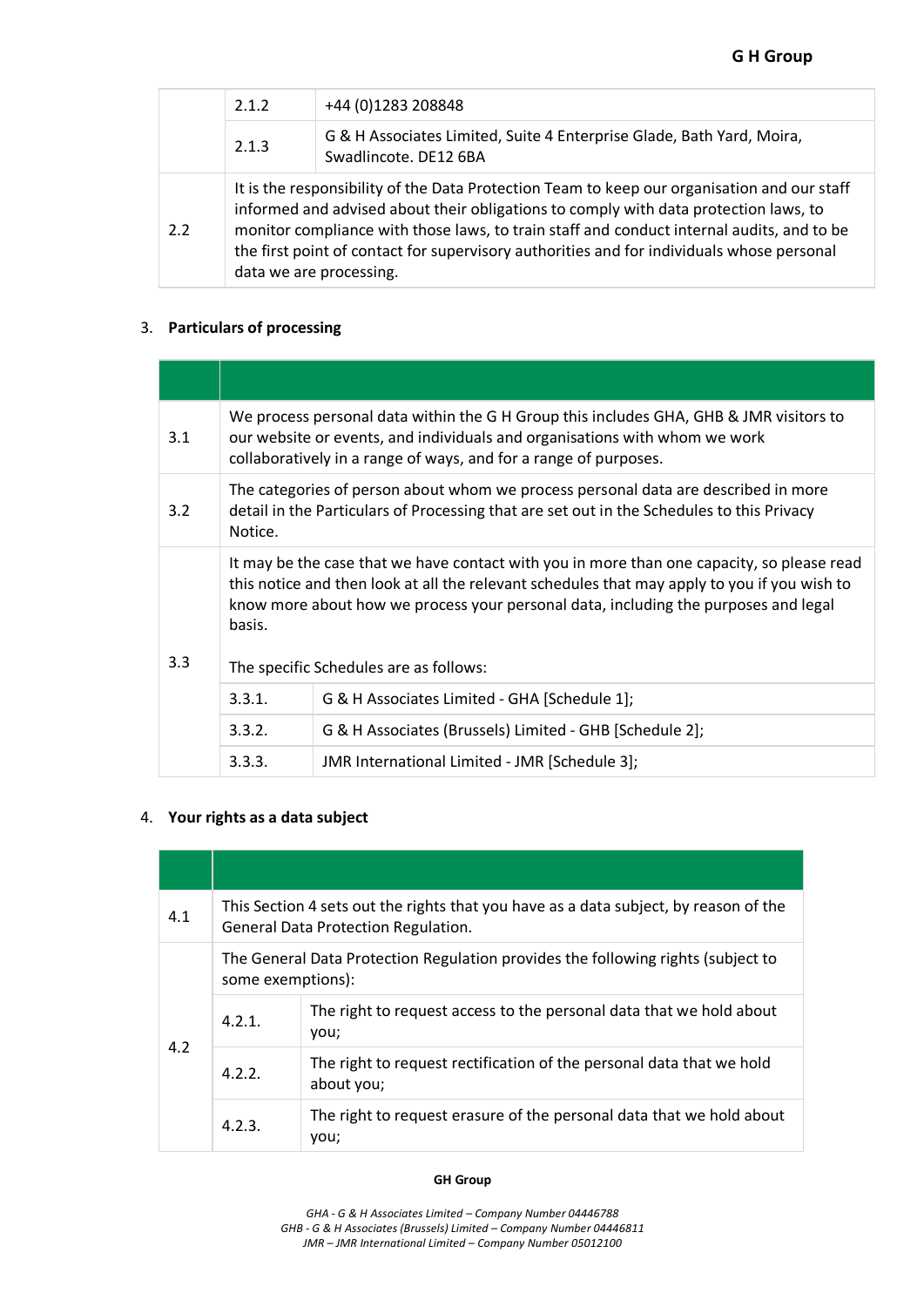|     | 4.2.4.                                                                                                                                                                                                                                                                                                                                                                                                                                                                                                            | The right to request restriction of processing about you;                                                                                                                                                             |  |  |  |  |  |
|-----|-------------------------------------------------------------------------------------------------------------------------------------------------------------------------------------------------------------------------------------------------------------------------------------------------------------------------------------------------------------------------------------------------------------------------------------------------------------------------------------------------------------------|-----------------------------------------------------------------------------------------------------------------------------------------------------------------------------------------------------------------------|--|--|--|--|--|
|     | 4.2.5.                                                                                                                                                                                                                                                                                                                                                                                                                                                                                                            | The right to object to processing; and                                                                                                                                                                                |  |  |  |  |  |
|     | 4.2.6.                                                                                                                                                                                                                                                                                                                                                                                                                                                                                                            | The right to data portability.                                                                                                                                                                                        |  |  |  |  |  |
|     | If you wish to exercise any of the above rights, please notify our Data Protection<br>Team using the contact details set out in Section 2 above. Please include the<br>words DATA PRIVACY REQUEST in the subject line of your email, or at the top of<br>your letter.                                                                                                                                                                                                                                             |                                                                                                                                                                                                                       |  |  |  |  |  |
|     | GH Group will generally process your personal data for contractual necessity in<br>providing services or its legitimate interests. GH Groups will use personal<br>information for additional relevant purposes where you might reasonably expect<br>us to do so, where the benefits of doing so are not outweighed by your own<br>interests or fundamental rights or freedoms. The law calls this the "Legitimate<br>Interests" condition for processing. Where we rely on it, the benefits being<br>pursued are: |                                                                                                                                                                                                                       |  |  |  |  |  |
|     | 4.3.1.                                                                                                                                                                                                                                                                                                                                                                                                                                                                                                            | To monitor, analyse and improve our services and websites, including<br>enhancing and personalising your customer service                                                                                             |  |  |  |  |  |
|     | 4.3.2.                                                                                                                                                                                                                                                                                                                                                                                                                                                                                                            | Complying with/supporting compliance with legal and regulatory<br>requirements.                                                                                                                                       |  |  |  |  |  |
|     | 4.3.3.                                                                                                                                                                                                                                                                                                                                                                                                                                                                                                            | Internal training purposes.                                                                                                                                                                                           |  |  |  |  |  |
| 4.3 | 4.3.4.                                                                                                                                                                                                                                                                                                                                                                                                                                                                                                            | To maintain our records and other administrative purposes, including<br>updating your details and preferences.                                                                                                        |  |  |  |  |  |
|     | 4.3.5.                                                                                                                                                                                                                                                                                                                                                                                                                                                                                                            | To assist with queries, complaints and dispute resolution; including<br>transmission of email enquiries to clients, consortium partners, etc.<br>coming via contact forms from GHA, GHB or JMR website portal.        |  |  |  |  |  |
|     | 4.3.6.                                                                                                                                                                                                                                                                                                                                                                                                                                                                                                            | Helping to prevent and detect crime such as fraud and money<br>laundering.                                                                                                                                            |  |  |  |  |  |
|     | 4.3.7.                                                                                                                                                                                                                                                                                                                                                                                                                                                                                                            | To improve data accuracy and completeness - when you register for<br>our services you may supply us with additional information about<br>yourself which we will use to improve our data accuracy and<br>completeness. |  |  |  |  |  |
|     | 4.3.8.                                                                                                                                                                                                                                                                                                                                                                                                                                                                                                            | To ensure network and account security.                                                                                                                                                                               |  |  |  |  |  |
|     | 4.3.9.                                                                                                                                                                                                                                                                                                                                                                                                                                                                                                            | Email tracking - in order to improve our communications with you.                                                                                                                                                     |  |  |  |  |  |
|     | 4.3.11.                                                                                                                                                                                                                                                                                                                                                                                                                                                                                                           | Upholding regulations to which relevant data subjects are under<br>contract to adhere to and taking disciplinary action in cases where<br>these are breached.                                                         |  |  |  |  |  |
|     | 4.3.12.                                                                                                                                                                                                                                                                                                                                                                                                                                                                                                           | To monitor and record communications with you (such as telephone<br>calls) for the purpose of quality assurance, training, fraud prevention<br>and compliance                                                         |  |  |  |  |  |
| 4.4 | Where we ask for your consent this will usually be for marketing purposes by<br>email. Where our processing of personal data is based on having given consent,<br>you have the right as a data subject to withdraw that consent at any time. Please<br>note that the withdrawal of your consent will not affect the lawfulness of any                                                                                                                                                                             |                                                                                                                                                                                                                       |  |  |  |  |  |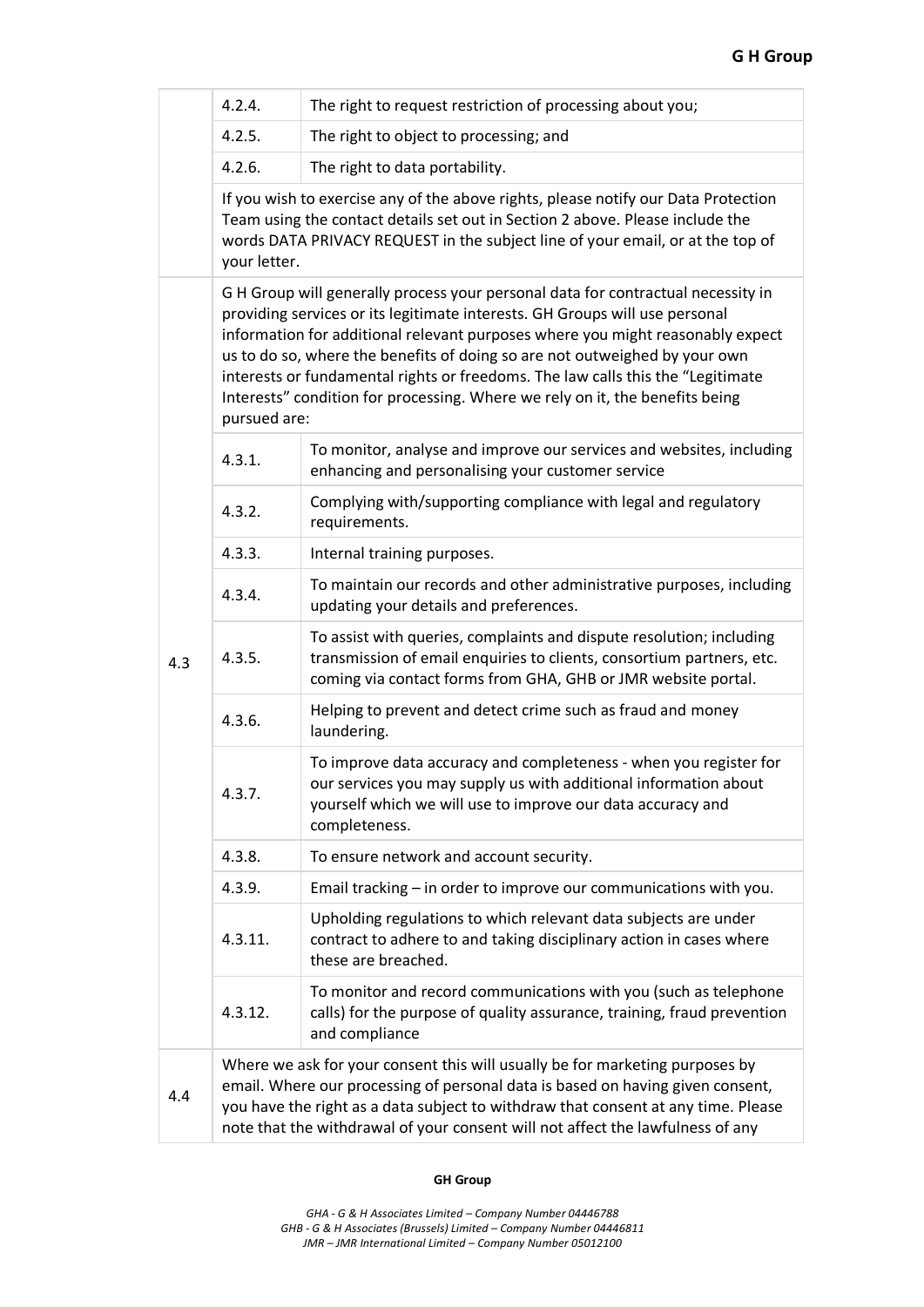|  | processing based on that consent before its withdrawal. |
|--|---------------------------------------------------------|
|--|---------------------------------------------------------|

If you wish to invoke this right, please notify our Data Protection Department using the contact details set out in Section 2 above. Please include the words DATA PRIVACY REQUEST in the subject line of your email, or at the top of your letter.

4.5 You have the right to lodge a complaint with a supervisory authority. In the United Kingdom, the supervisory authority is the Office of the Information Commissioner, full contact details for which can be found at https://ico.org.uk/global/contact-us/

## 5. **Retention of Data**

| 5.1 | We will only retain your personal information for as long as necessary to fulfil the<br>purposes we collected it for, including for the purposes of satisfying any legal,<br>accounting or reporting requirements. To determine the appropriate retention<br>period for personal data we consider the amount, nature and sensitivity of the<br>personal data, the potential risk of harm from unauthorised use or disclosure of<br>your personal data, the purposes for which we process your personal data and<br>whether we can achieve those purposes through other means, and the applicable<br>legal requirements. |
|-----|-------------------------------------------------------------------------------------------------------------------------------------------------------------------------------------------------------------------------------------------------------------------------------------------------------------------------------------------------------------------------------------------------------------------------------------------------------------------------------------------------------------------------------------------------------------------------------------------------------------------------|

## 6. **Recipients of Data**

| 6.1 | We use service providers to help us provide you with our services. Personal data<br>may be transferred to these outsourced data processors, who act for or on our<br>behalf, for further processing in accordance with the purpose(s) for which the data<br>were originally collected or may otherwise be lawfully processed. We only disclose<br>your data to third parties for a limited number of reasons, these include:<br>marketing, data management, technical support, project submission and<br>evaluations. |
|-----|-----------------------------------------------------------------------------------------------------------------------------------------------------------------------------------------------------------------------------------------------------------------------------------------------------------------------------------------------------------------------------------------------------------------------------------------------------------------------------------------------------------------------|
| 6.2 | Such third parties have contracted with us as data processors under the<br>requirements in the GDPR. They are contractually bound to only use personal data<br>for the agreed purpose(s). Relevant persons working for these third parties will<br>have access to your personal data under the terms of the data processor contract,<br>but only to the extent necessary to perform their services for us.                                                                                                            |
| 6.3 | These data processors agree to implement reasonable contractual and technical<br>protections, to keep your data confidential, not sell your personal data to third<br>parties and to not disclose your personal data to third parties except as may be<br>required by law, as permitted by us or as stated in this Privacy Policy.                                                                                                                                                                                    |
| 6.4 | In appropriate circumstances we may disclose data to authorised bodies as<br>required by law.                                                                                                                                                                                                                                                                                                                                                                                                                         |

#### **GH Group**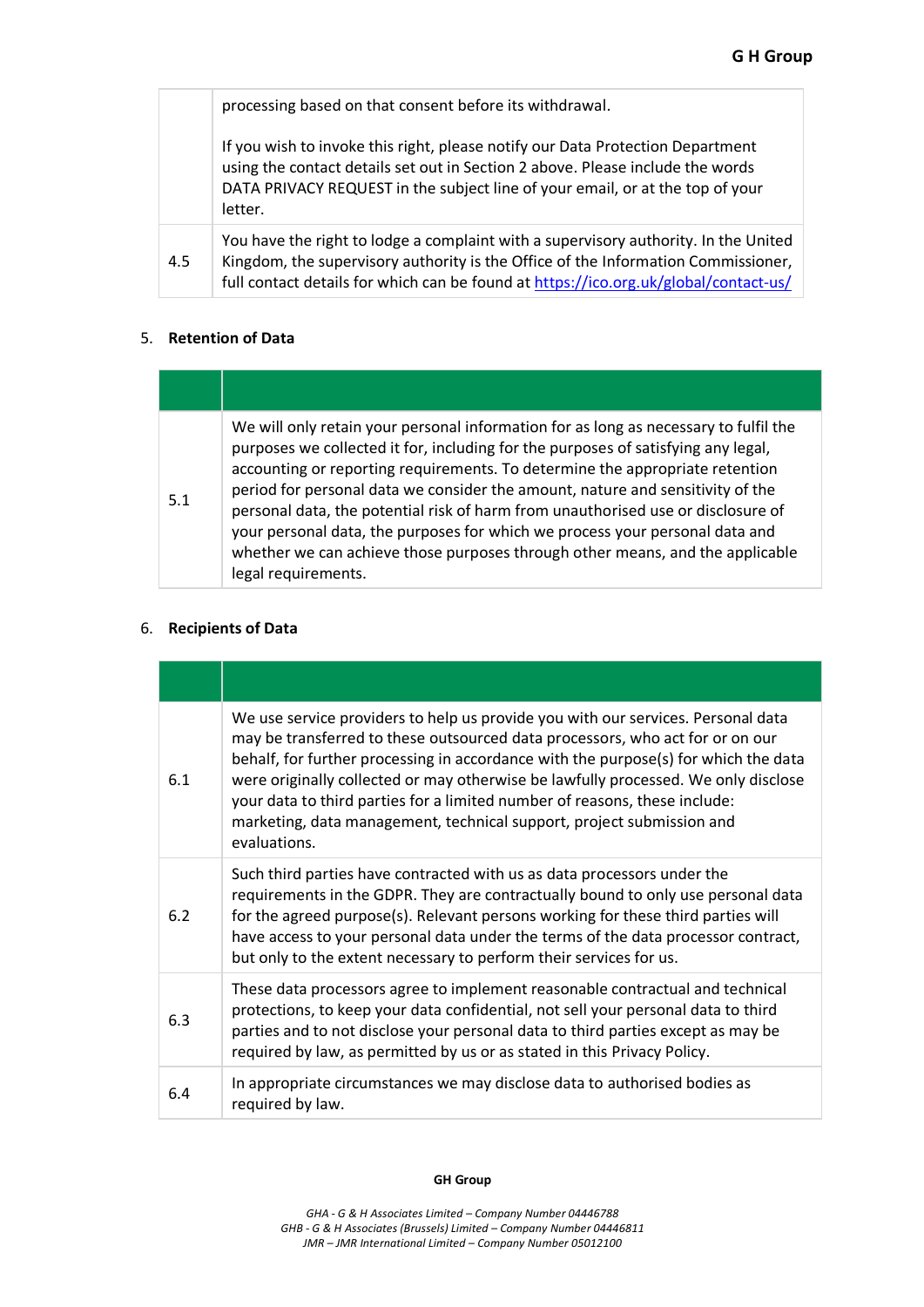# 7. **Visitors to GHA, GHB & JMR websites**

| 7.1 | We monitor how people use our websites. Our first party cookies set directly by<br>our website collect data on:                                                                                                                                                                                                                                                                                                                                                                                                                                                                                                                                                                                                                                                                                                                                                                              |                                                                                                                                                                                                                                                                                                                    |  |  |
|-----|----------------------------------------------------------------------------------------------------------------------------------------------------------------------------------------------------------------------------------------------------------------------------------------------------------------------------------------------------------------------------------------------------------------------------------------------------------------------------------------------------------------------------------------------------------------------------------------------------------------------------------------------------------------------------------------------------------------------------------------------------------------------------------------------------------------------------------------------------------------------------------------------|--------------------------------------------------------------------------------------------------------------------------------------------------------------------------------------------------------------------------------------------------------------------------------------------------------------------|--|--|
|     | 7.1.2.                                                                                                                                                                                                                                                                                                                                                                                                                                                                                                                                                                                                                                                                                                                                                                                                                                                                                       | Google Analytics: to collect information about visitor behaviour on<br>our websites. This analytics data is not tied to personally identifiable<br>information. We do not collect or store your personal information<br>(e.g. your name or address) so this information cannot be used to<br>identify who you are. |  |  |
| 7.2 | We collect these cookies as a legitimate interest in order to provide you with<br>our online services and to analyse visitor behaviour on our websites.                                                                                                                                                                                                                                                                                                                                                                                                                                                                                                                                                                                                                                                                                                                                      |                                                                                                                                                                                                                                                                                                                    |  |  |
| 7.3 | Cookie information is held on your browser and you can amend your browser<br>settings at any time. However, please be aware that blocking or deleting all<br>cookies will affect the usability of our websites.                                                                                                                                                                                                                                                                                                                                                                                                                                                                                                                                                                                                                                                                              |                                                                                                                                                                                                                                                                                                                    |  |  |
| 7.4 | We may collect your Internet Protocol ("IP") address, which is a number<br>assigned to your computer when you connect to the Internet. As part of the<br>protocol of the Internet, web servers can identify your computer by its IP<br>address. In addition, web servers may be able to identify the type of browser<br>you are using. G H Group collects IP addresses for the purposes of internal<br>security, website analysis, and system administration, including to assess the<br>traffic on the website, and to maintain and make improvements to the website.<br>We do not link IP addresses to personal information, but we can and will use IP<br>addresses to identify a user when we feel it is necessary to ensure compliance<br>with this Privacy Notice or our Terms and Conditions, to protect the website,<br>users, or other visitors, or to comply with applicable laws. |                                                                                                                                                                                                                                                                                                                    |  |  |

# 8. **Contact details**

| 8.1 | You can contact us at the Data Protection Team details above if you have any<br>questions or concerns about personal data and privacy matters. |
|-----|------------------------------------------------------------------------------------------------------------------------------------------------|
| 8.2 | Please include the words DATA PRIVACY REQUEST in the subject line of your email,<br>or at the top of your letter.                              |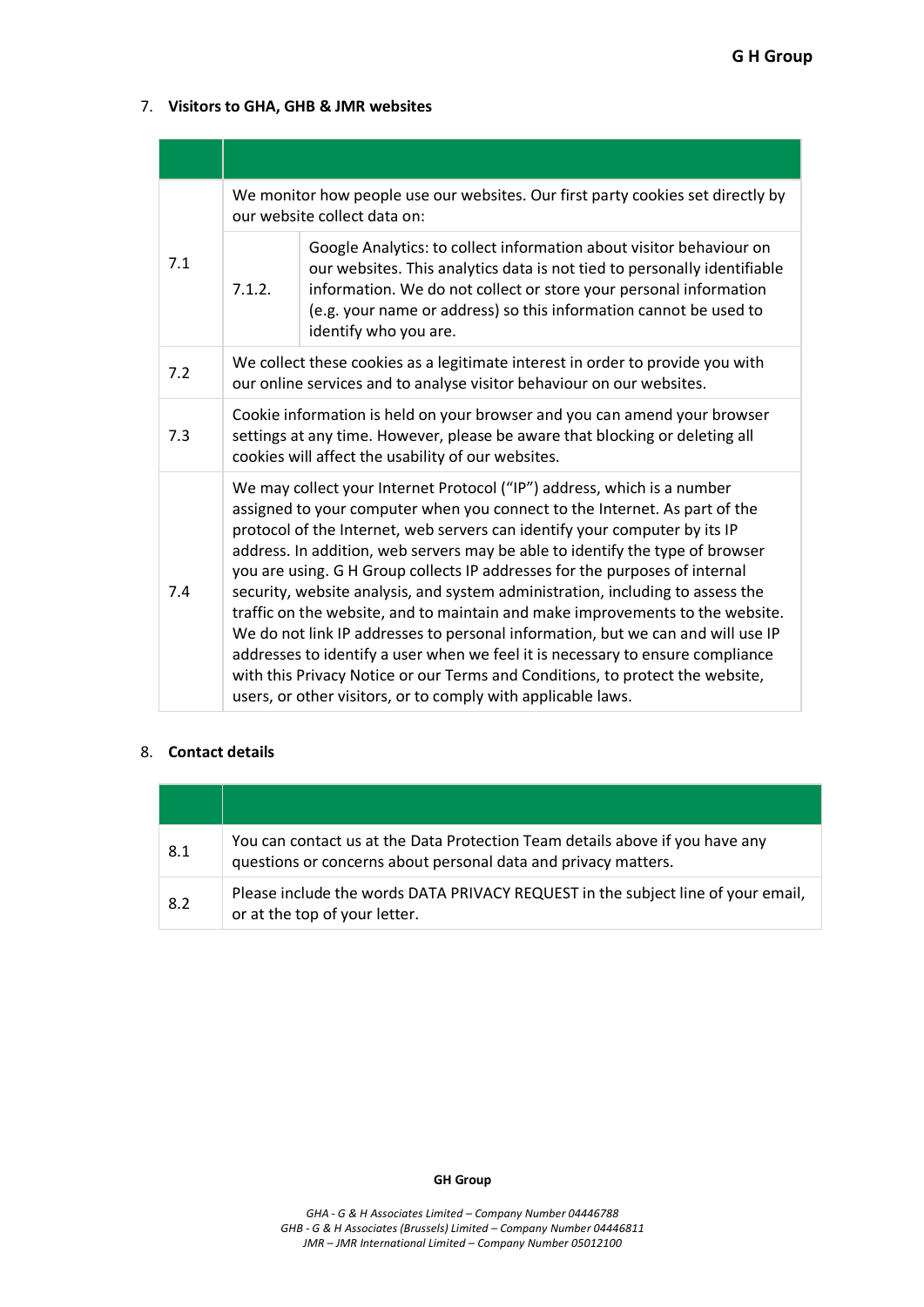# **Schedule 1 – G & H Associates Limited – GHA**

This Schedule sets out G H Group's processing of personal data relating to GHA

### **What personal data do we process?**

# • Name

- Address
- Email address
- Telephone number
- CV Details
- Salary Details

## **Where do we obtain your personal data from?**

Most of the above personal data is received direct from you as the data subject. However, information may be received from third parties.

#### **Why do we process your personal data and what is the lawful basis?**

We process your personal data for the following purposes:

| Administration and transactional communications relating to<br>$\bullet$<br>your grant project application.                               | <b>Contractual Necessity</b> |
|-------------------------------------------------------------------------------------------------------------------------------------------|------------------------------|
| Provision of services relating to your grant project<br>٠<br>application.                                                                 | <b>Contractual Necessity</b> |
| Contacting you by <b>email</b> to inform you of amendments to the<br>٠<br>new Grant Funding Call Areas and Grant Application<br>Document. | <b>Contractual Necessity</b> |
| Submitting your grant application document to the applicable<br>grant funding body.                                                       | <b>Contractual Necessity</b> |
| To carry out research relating your grant project application.                                                                            | Legitimate Interests         |

We also process personal data for G H Group's legitimate interests as we have outlined in the main Privacy Notice (paragraph 4.3). Please be assured that we will always take account of your personal data rights in doing so.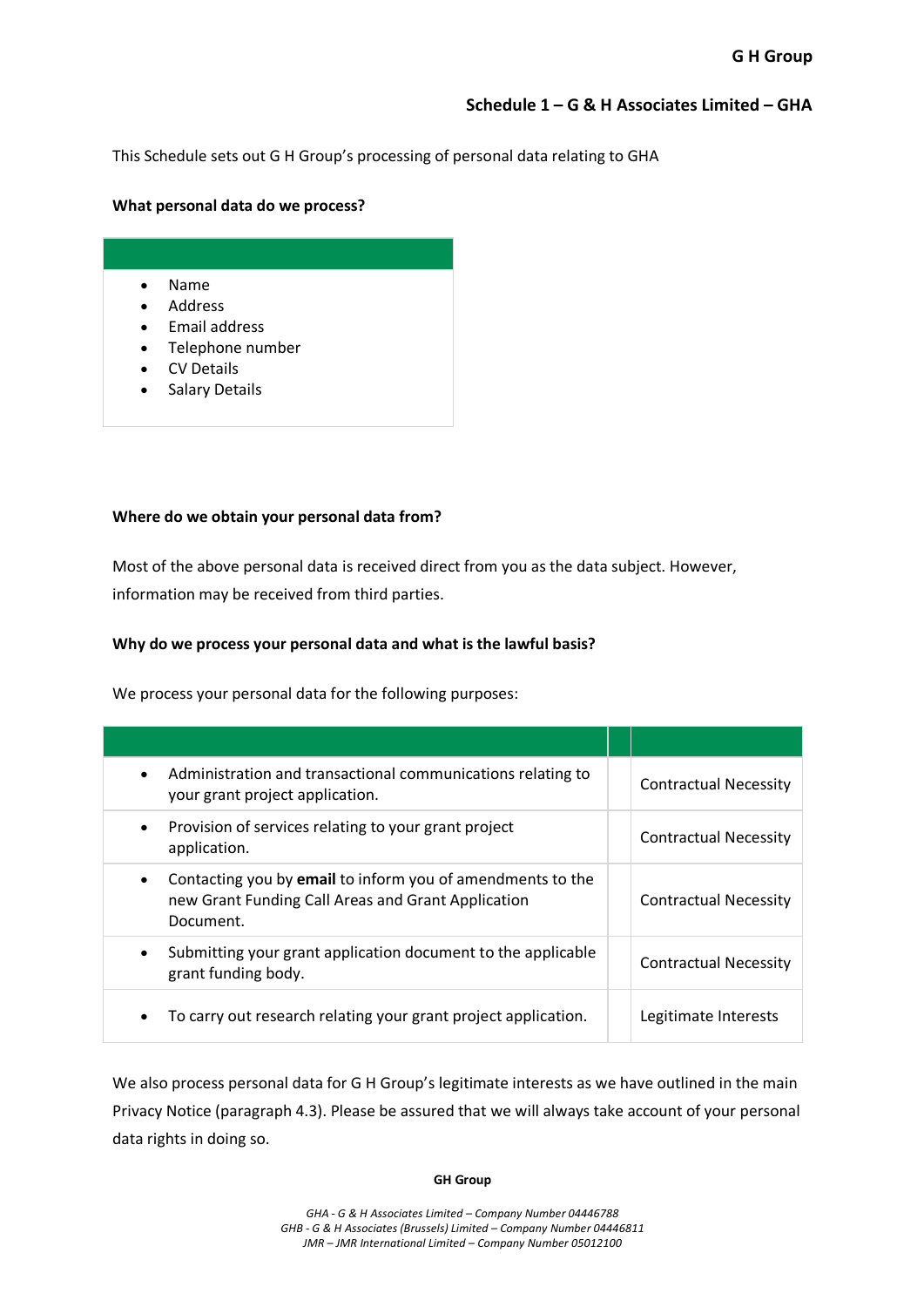### **How long do we hold your personal data for?**

Personal data will be retained for the duration of the development of the project application and beyond.

#### **Are you obliged to provide us with your personal data?**

The provision of this personal data is a necessary requirement for G H Group to deliver the services outlined within our consultancy agreement and the development of your funding application fully.

You are not obliged to provide the personal data in question. However, if you do not provide the personal data, we will be unable to perform or provide GH Group services you have agreed to.

#### **Recipients of your personal data**

We disclose data to outsourced data processors, as agreed. (e.g. EU/Innovate – funding agencies)

#### **Do we use your data for any automated decision-making?**

No automated decision making is taken using your personal data.

**Any financial data arising from a transactional process will be held securely by GHA Accounts Department in accordance and compliance with all statutory, HMRC and Financial Authority requirements.**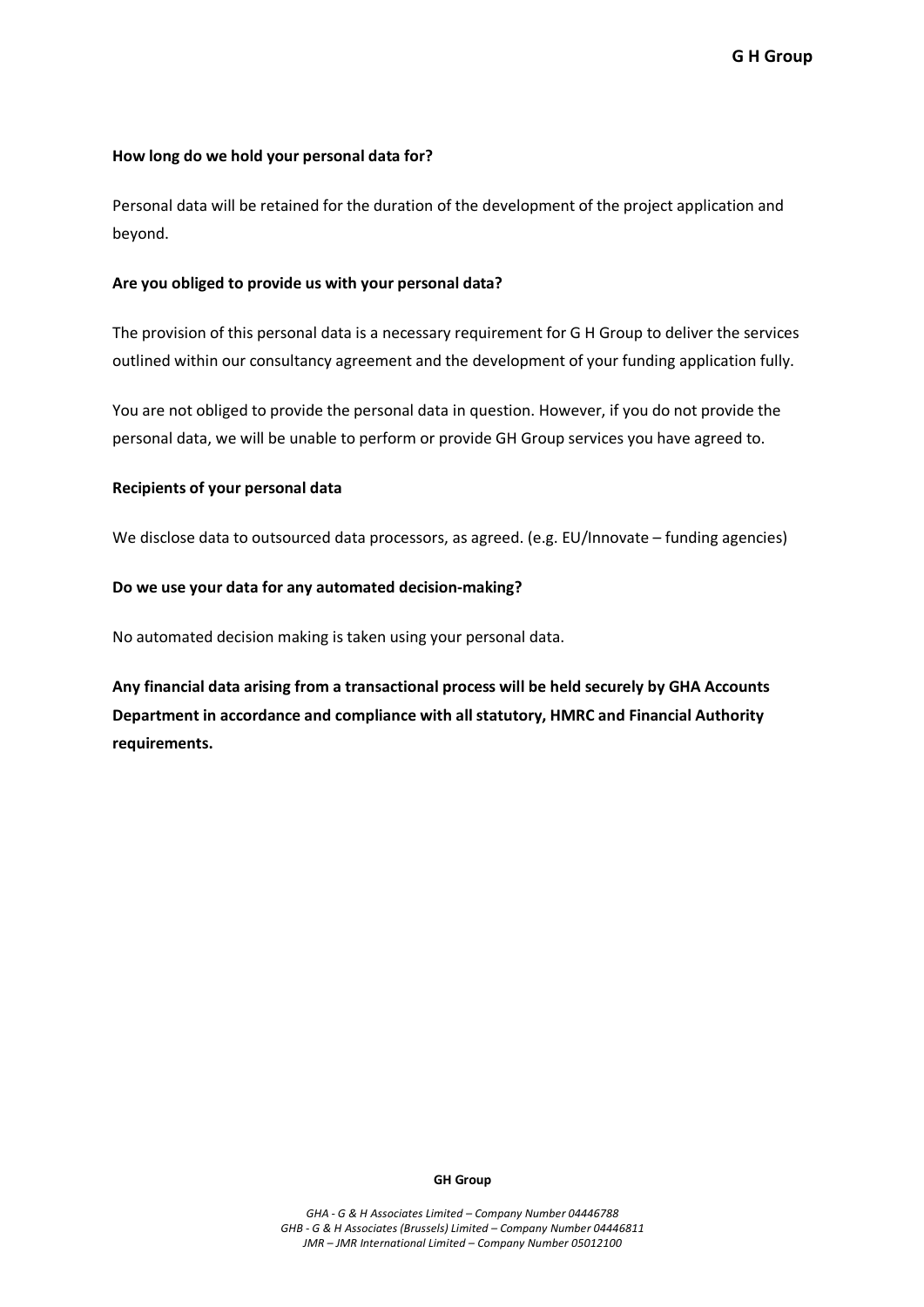# **Schedule 2 - G & H Associates (Brussels) Limited - GHB**

This Schedule sets out G H Group's processing of personal data relating to GHB

#### **What personal data do we process?**

| Name |
|------|
|------|

- Address
- Email address
- Telephone number
- CV Details
- Passport
- Salary Details

## **Where do we obtain your personal data from?**

Most of the above personal data is received direct from you as the data subject. However, information may be received from third parties.

## **Why do we process your personal data and what is the lawful basis?**

We process your personal data for the following purposes:

| Administration and transactional communications relating to<br>your European meetings with key decision makers and grant<br>project application.                                                                          | <b>Contractual Necessity</b> |
|---------------------------------------------------------------------------------------------------------------------------------------------------------------------------------------------------------------------------|------------------------------|
| Provision of services relating to your European meetings with<br>key decision makers and grant project application.                                                                                                       | <b>Contractual Necessity</b> |
| Contacting you by email to inform you of amendments to the<br>European meetings with key decision makers, new Grant<br>Funding Call Areas, Grant Application document updates and<br>European Travel details and updates. | <b>Contractual Necessity</b> |
| To carry out research relating your grant project application<br>and market sector developments/treads.                                                                                                                   | Legitimate Interests         |

#### **GH Group**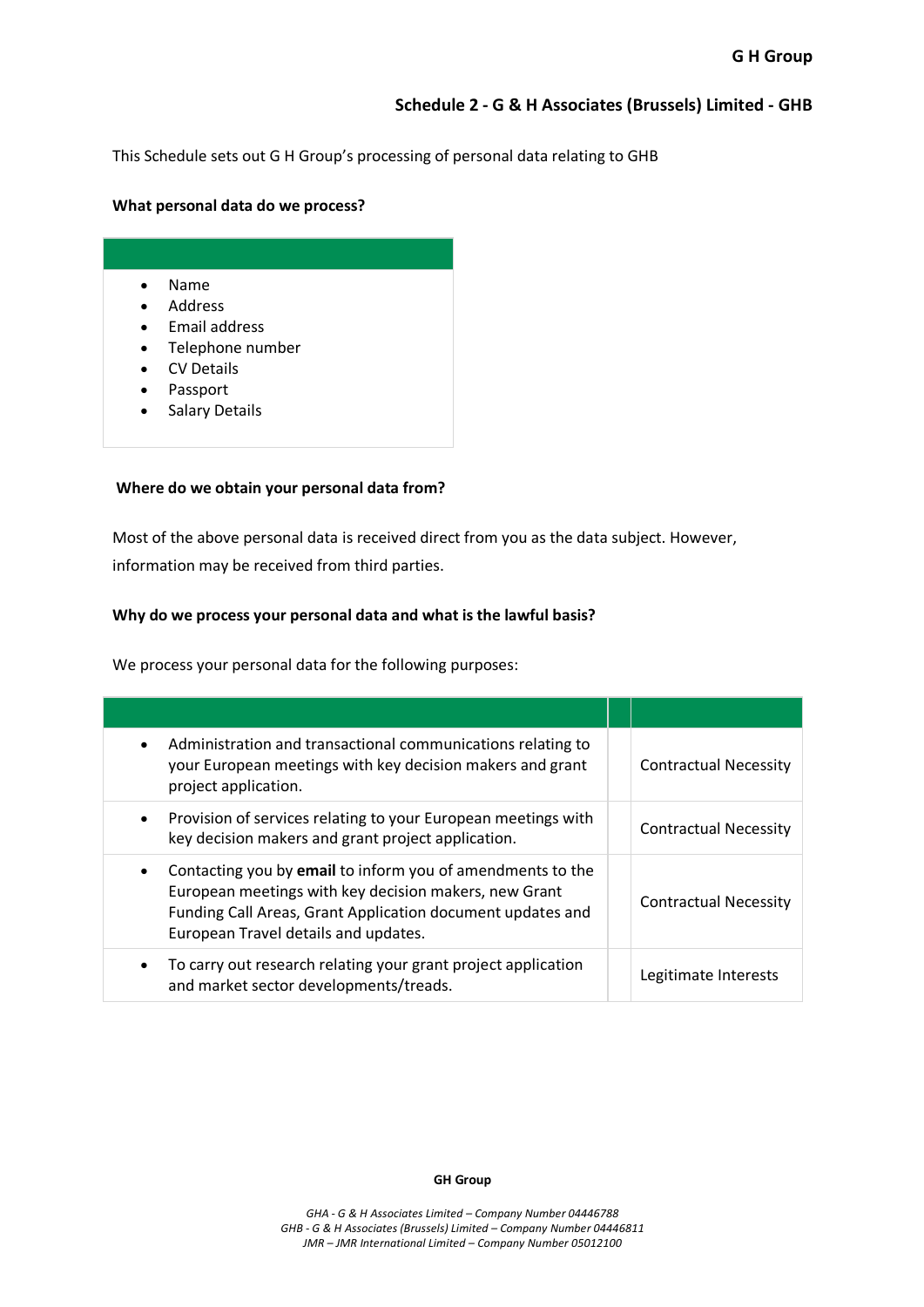We also process personal data for G H Group's legitimate interests as we have outlined in the main Privacy Notice (paragraph 4.3). Please be assured that we will always take account of your personal data rights in doing so.

#### **How long do we hold your personal data for?**

Personal data will be retained for the duration of the planning and development of the European meeting/s with key decision makers, development of the project application and beyond.

#### **Are you obliged to provide us with your personal data?**

The provision of this personal data is a necessary requirement for G H Group to deliver the services outlined within our consultancy agreement for the planning and development of the European Meeting/s with key decision makers and the development of your funding application fully.

You are not obliged to provide the personal data in question. However, if you do not provide the personal data, we will be unable to perform or provide GH Group services you have agreed to.

#### **Recipients of your personal data**

We disclose data to outsourced data processors, as agreed. (e.g. European Key Decision Makers, EU/Innovate – funding agencies)

#### **Do we use your data for any automated decision-making?**

No automated decision making is taken using your personal data.

**Any financial data arising from a transactional process will be held securely by GHB Accounts Department in accordance and compliance with all statutory, HMRC and Financial Authority requirements.**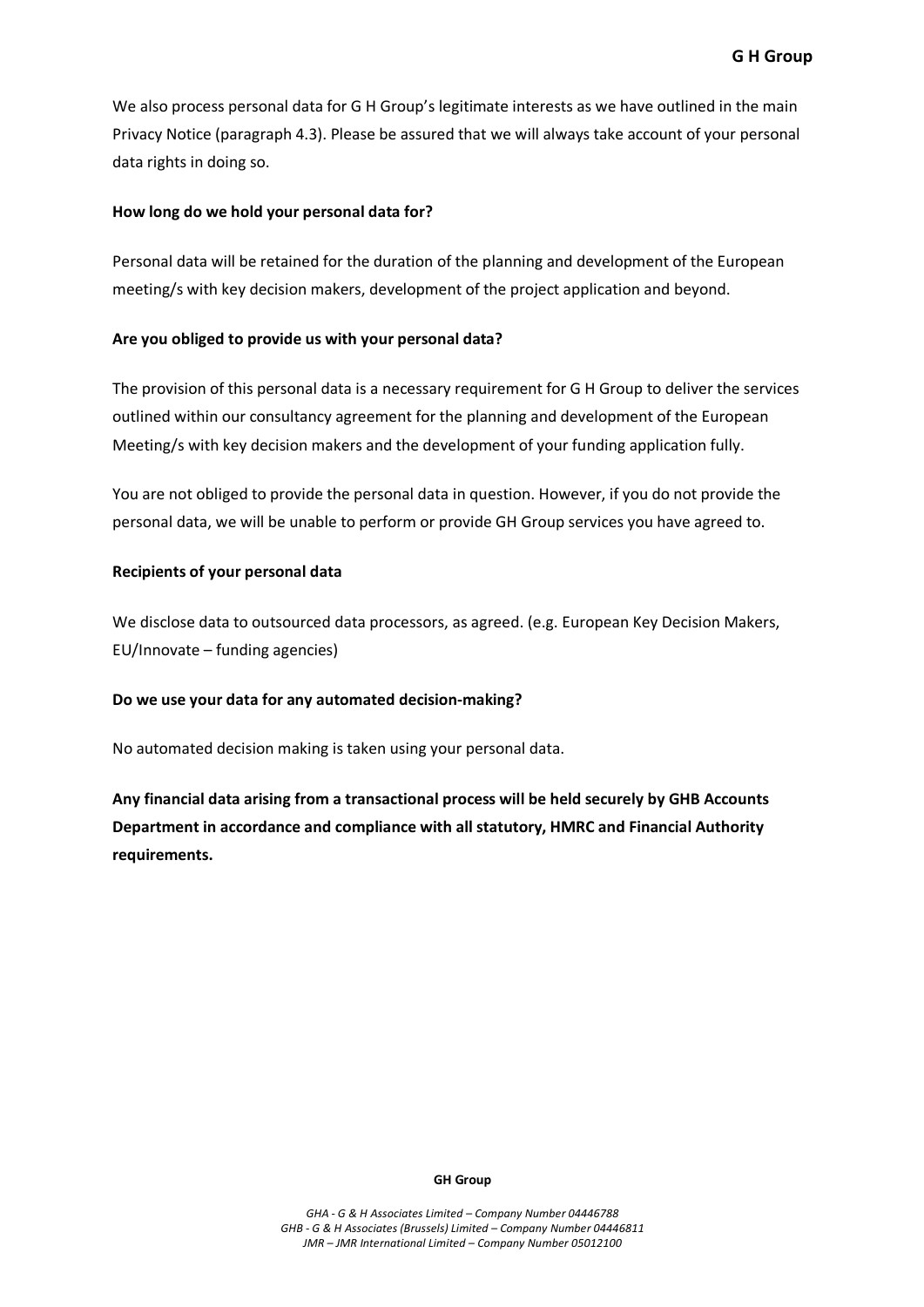# **Schedule 3 – JMR International Limited - JMR**

This Schedule sets out G H Group's processing of personal data relating to JMR

#### **What personal data do we process?**



## **Where do we obtain your personal data from?**

Most of the above personal data is received direct from you as the data subject/Funded Project Coordinator. However, information may be received from third parties.

## **Why do we process your personal data and what is the lawful basis?**

We process your personal data for the following purposes:

| Administration and transactional communications relating to<br>$\bullet$<br>the general management of the project deliverables, financial<br>reporting of your funded project.   | <b>Contractual Necessity</b> |
|----------------------------------------------------------------------------------------------------------------------------------------------------------------------------------|------------------------------|
| Provision of services relating to the financial management<br>$\bullet$<br>reporting of your funded project.                                                                     | <b>Contractual Necessity</b> |
| Contacting you by email to inform you of updates to the<br>$\bullet$<br>Project deliverables, the financial management of your<br>funded project and consortium meeting details. | <b>Contractual Necessity</b> |
| Submitting your grant application financial documents to the<br>$\bullet$<br>applicable grant funding body.                                                                      | <b>Contractual Necessity</b> |